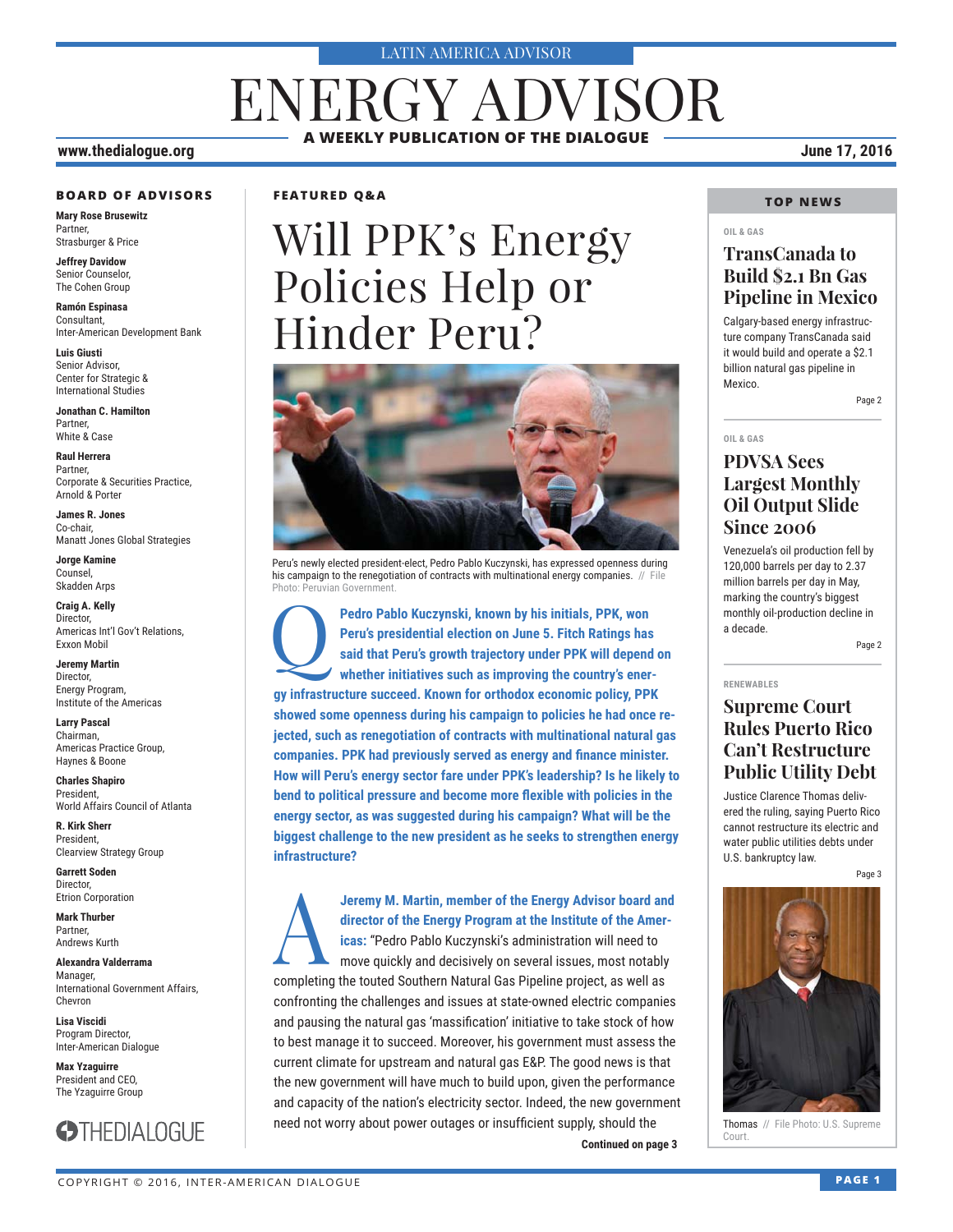# Ferrovial in Talks to Acquire 55% Stake in Peruvian Gas Project

Spanish engineering firm Ferrovial is in advanced talks to acquire Brazilian engineering conglomerate Odebrecht's 55 percent stake in Peru's Gasoducto Sur Peruano, or GSP project, Spanish online newspaper El Confidencial reported Tuesday, Reuters reported. The GSP project is a 30-year concession to build and operate an approximately 621 mile-long pipeline that will pump natural gas across the south of Peru. The project is expected to require a \$5 billion investment, of which Ferrovial would assume approximately \$2.7 billion through its affiliate Cintra. Ferrovial would join Spanish gas operator Enagas, which holds a 25 percent stake in the project and is interested in acquiring another 6 percent. Both Ferrovial and Enagas declined to comment.

# One of Caribbean's Largest Oil Refineries Set to Reopen

The Aruban unit of oil company Citgo and the Aruban government have reached an agreement to re-open one of the Caribbean's largest oil refineries in San Nicolas, Aruba, the Caribbean Journal reported Sunday. The refinery had previously been operated by San Antonio-based energy company Valero Energy, and had sat idle for years, prior to the agreement. The new deal is for a 15-year lease with the option for a 10-year extension. The signing ceremony took place in Caracas with Venezuelan President Nicolás Maduro and Aruba Prime Minister Mike Eman present. "This project will transform the refinery into an upgrader for Venezuelan extra-heavy crude within 18 months to two years. This process—which will require an investment ranging from \$450 [million] to \$650 million, to be obtained from external financing sources—can be compared to a large turnaround," Citgo CEO Nelson Martínez said. After an initial

"adaptation" process, the facility will upgrade to refining extra-heavy crude from the Orinoco Oil Belt and transforming it into intermediate crude. Citgo is owned by PDV America, an indirect subsidiary of Venezuela's PDVSA.

### **RENEWABLES NEWS**

# Supreme Court Rules Puerto Rico Can't Restructure Public Utility Debt

The U.S. Supreme Court on Monday ruled that Puerto Rico cannot restructure its electric and water public utilities debts and must have congressional approval for legislative action to resolve its debt, The Hill reported. In 1984, Congress ruled that Puerto Rico was not

### **FEATURED Q&A / Continued from page 1**

economy have a strong recovery. According to system operator COES, there will be sufficient generating capacity to meet demand through 2025. Nevertheless, the PPK

### **The good news is that the new government will have much to build upon, given the performance and capacity of the nation's electricity sector."**

**— Jeremy M. Martin**

administration should continue to insure that Peru's generation base is derived from hydroelectric plants supplemented by natural gas and non-conventional renewable sources. A rarely mentioned but critical issue the new government would be wise to assess is that of Peru's state-owned enterprises in the electricity sector, particularly distribution

considered a state under U.S. bankruptcy code. In 2014, however, the Puerto Rican government enacted legislation allowing the island to restructure its public water and electric utilities debt separately from how it would handle the rest of its debt. The 5-2 ruling on Monday affirmed a lower court ruling that the 2014 law is not allowed under U.S. bankruptcy law. Justice Clarence Thomas delivered the ruling that Puerto Rico could not rewrite a statute Congress had enacted, saying that "the plain text of the Bankruptcy Code begins and ends our analysis." Justices Sonia Sotomayor and Ruth Bader Ginsburg dissented, saying Puerto Rico is facing a "humanitarian crisis." Sotomayor said that without being able to restructure the utilities debt, "vital public services will be imperiled" which will lead to rolling blackouts, less access to safe drinking water and a lack of adequate road maintenance. Such a ruling "means that a government is left powerless and with no legal process to help its 3.5 million citizens," she added.

companies suffering from years of underinvestment and mismanagement. Finally, a longer term but critical piece of a broader energy policy vision must consider how to address the supply-demand imbalance of oil and oil products. The government must begin a process of reviewing options focused on substituting the use of oil products as transportation fuels. Assessment of either natural gas or electric vehicles to substitute the use of oil in Peru's energy matrix should also figure in to the new government's policy framework."

Jose L. Valera, partner at Mayer<br>Brown in Houston: "The Peruvi-<br>an economy as a whole should<br>fare well under PPK's leadership **Brown in Houston:** "The Peruvian economy as a whole should fare well under PPK's leadership

and growth, and the energy sector will be an important component but by no means the only one. PPK understands that the general welfare of Peruvians will improve principally from widespread economic growth, and that the role of the state in this regard is to

**Continued on page 6**